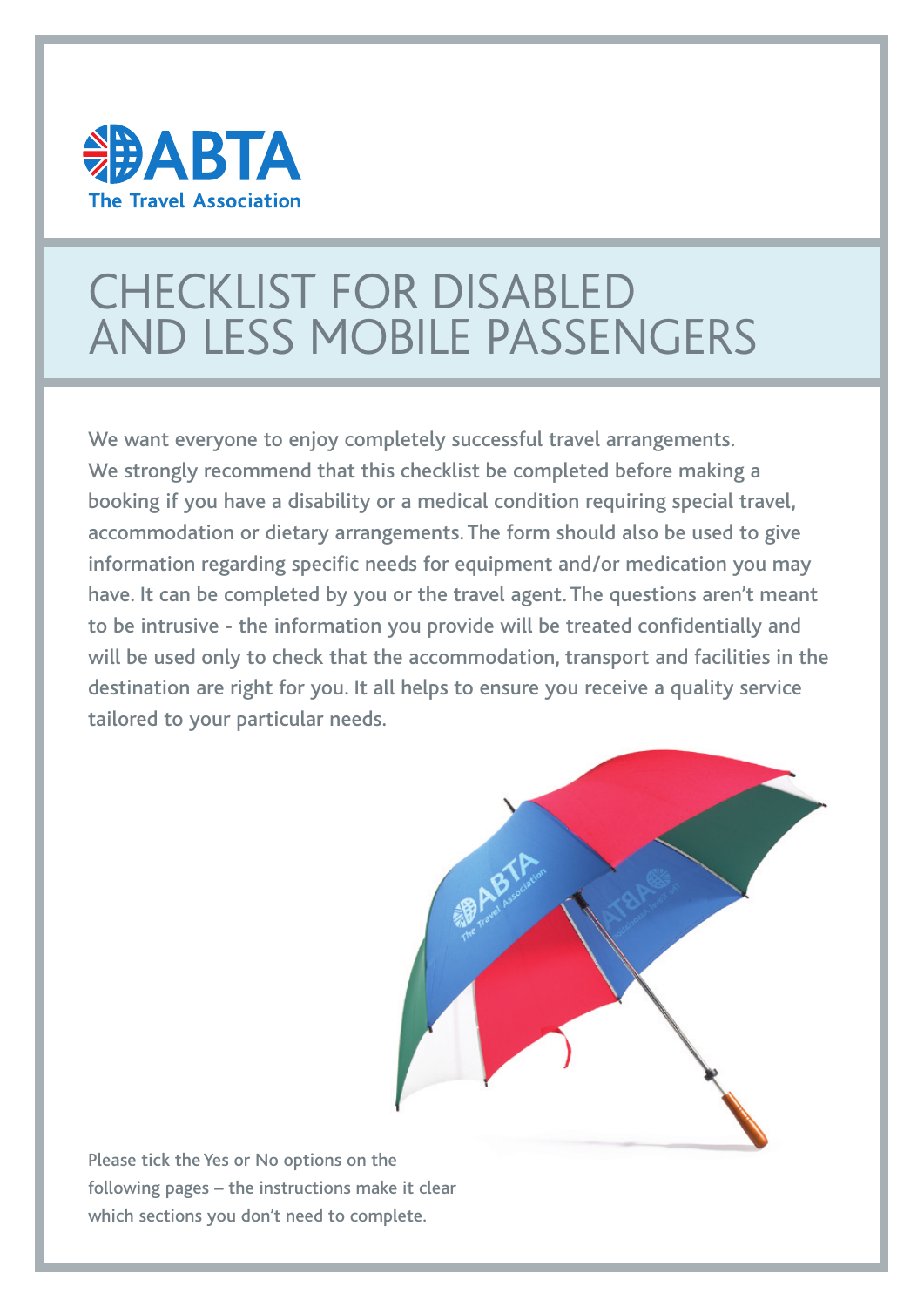

## **EDABTA** CHECKLIST FOR DISABLED AND LESS MOBILE PASSENGERS

ABTA Ltd *Issued:* December 2007

## A) YOUR TRAVEL DETAILS

Much of the information below will be on your travel documentation. Your travel agent or tour operator can provide this for you.

Lead name (this is the name of the person making the booking): . . . . . . . . . . . . . . . . . . . . . . . . . . . . . . . . . . . . . . . . . . . . . . . . . . . . .

| Full name of customer with special requirements |
|-------------------------------------------------|
|                                                 |
|                                                 |
|                                                 |
|                                                 |
|                                                 |
|                                                 |
|                                                 |
|                                                 |
|                                                 |
|                                                 |
|                                                 |

## B) GENERAL INFORMATION ABOUT YOU

#### How would you describe your disability?

If you feel it may be helpful, please give us the medical term for your disability.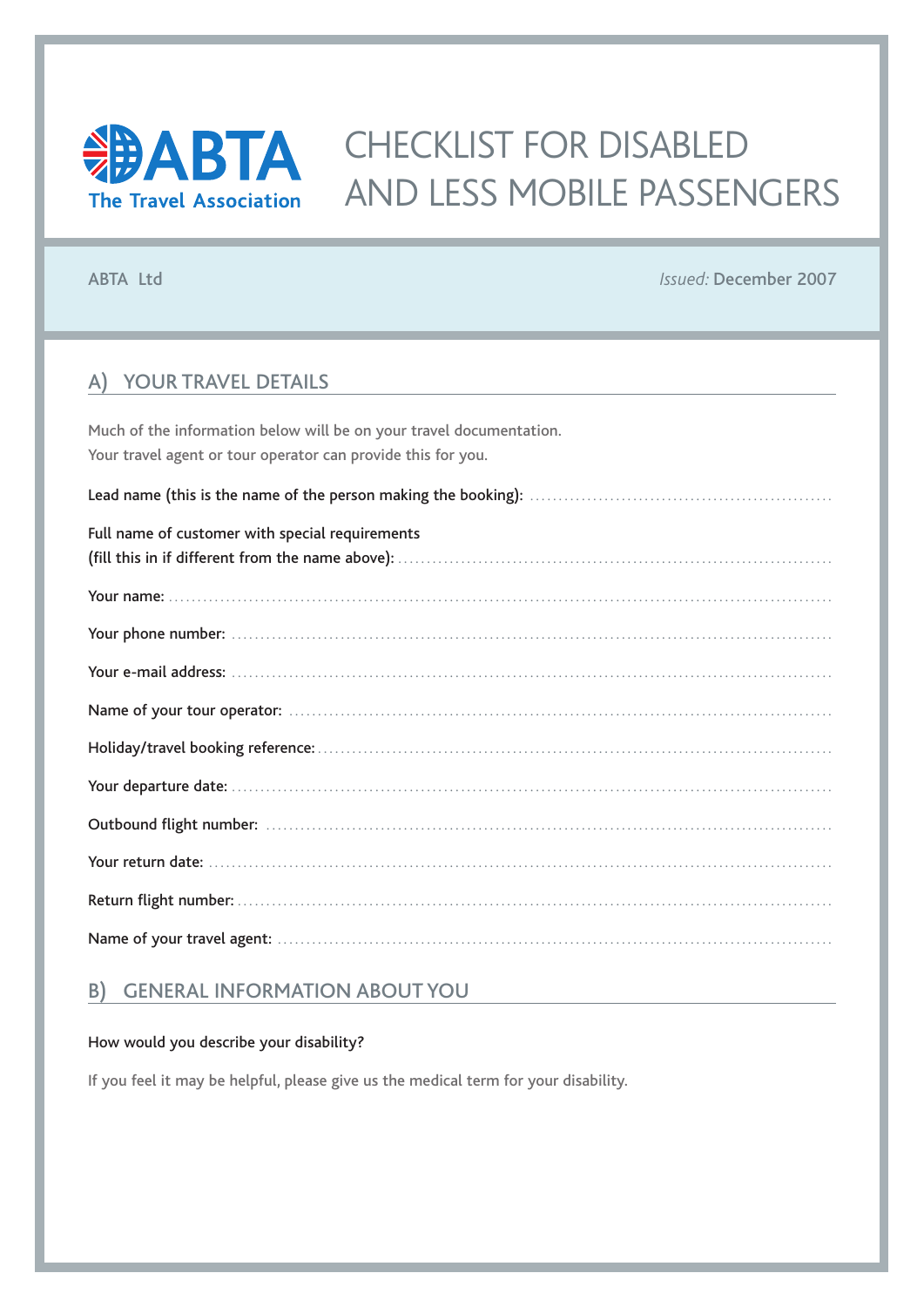| <b>CHECKLIST FOR DISABLED AND LESS MOBILE PASSENGERS</b>                                                                                                                                                              |  |  |  |  |
|-----------------------------------------------------------------------------------------------------------------------------------------------------------------------------------------------------------------------|--|--|--|--|
| <b>GETTING AROUND</b>                                                                                                                                                                                                 |  |  |  |  |
| 1. Do you have any kind of mobility difficulty or a disability which makes it<br>No                                                                                                                                   |  |  |  |  |
| If No, please go to Section D on page 3.                                                                                                                                                                              |  |  |  |  |
| If Yes, please give details.                                                                                                                                                                                          |  |  |  |  |
| For example, although you may not need assistance all the time, some distances at the airport terminal can<br>be long – between, say, the airline check-in desk and the departure gate – or you may be a slow walker. |  |  |  |  |
|                                                                                                                                                                                                                       |  |  |  |  |
|                                                                                                                                                                                                                       |  |  |  |  |
| 2. Can you walk or travel on your own without assistance in an unfamiliar place?  Yes<br>$No$ $\Box$                                                                                                                  |  |  |  |  |
| For example, you may be blind or visually impaired, or become confused when in unfamiliar places such as airports.                                                                                                    |  |  |  |  |
| No L                                                                                                                                                                                                                  |  |  |  |  |
| If No, please go to question 5 on page 3.                                                                                                                                                                             |  |  |  |  |
| <b>No</b>                                                                                                                                                                                                             |  |  |  |  |
| If No, please go to question 4 on page 3.                                                                                                                                                                             |  |  |  |  |
| <b>No</b>                                                                                                                                                                                                             |  |  |  |  |
| 3(b) If Yes, is it:                                                                                                                                                                                                   |  |  |  |  |
| $No$ $\Box$                                                                                                                                                                                                           |  |  |  |  |
| $No$ $\Box$                                                                                                                                                                                                           |  |  |  |  |
| $No$ $\Box$                                                                                                                                                                                                           |  |  |  |  |
| 3(d) If Yes, what are the dimensions and weight of your wheelchair?                                                                                                                                                   |  |  |  |  |
| Open:                                                                                                                                                                                                                 |  |  |  |  |
|                                                                                                                                                                                                                       |  |  |  |  |
|                                                                                                                                                                                                                       |  |  |  |  |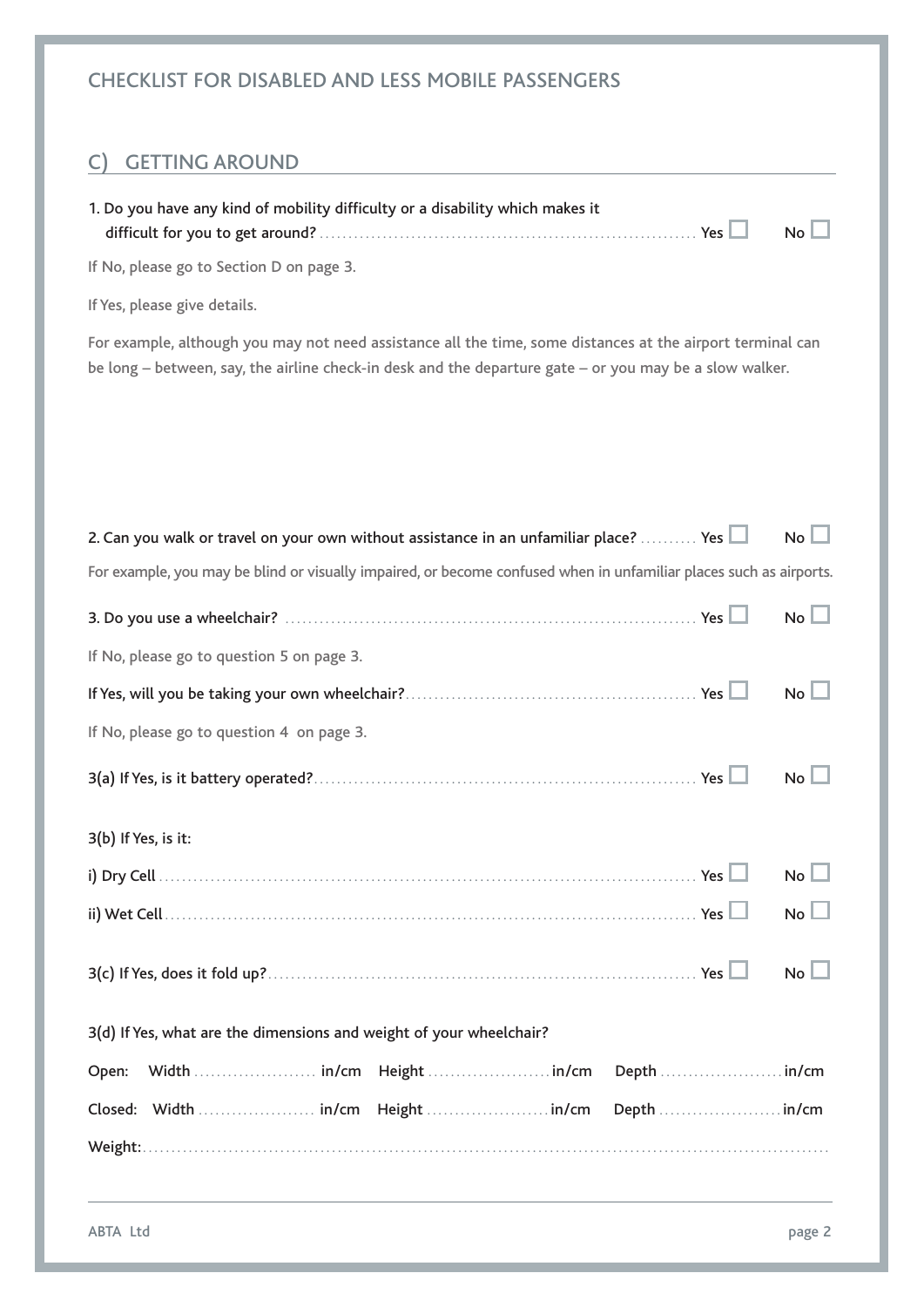| <b>CHECKLIST FOR DISABLED AND LESS MOBILE PASSENGERS</b>                                                                                                                                                                                                                                                                                                              |  |  |  |  |
|-----------------------------------------------------------------------------------------------------------------------------------------------------------------------------------------------------------------------------------------------------------------------------------------------------------------------------------------------------------------------|--|--|--|--|
| No <sub>l</sub>                                                                                                                                                                                                                                                                                                                                                       |  |  |  |  |
| Please ask your travel company for details immediately about how they can help.                                                                                                                                                                                                                                                                                       |  |  |  |  |
| No <sub>l</sub><br>5. Can you walk up/down the aircraft steps without assistance? Yes LI                                                                                                                                                                                                                                                                              |  |  |  |  |
| Please be aware, these steps can be steep with narrow treads.                                                                                                                                                                                                                                                                                                         |  |  |  |  |
| No <sub>l</sub><br>6. Do you require a wheelchair to visit the WC on board the aircraft?  Yes $\Box$                                                                                                                                                                                                                                                                  |  |  |  |  |
| 7. If there's a transfer coach from the airport to the hotel provided as part of your travel<br>arrangements, can you board and leave a standard coach without additional assistance<br>No <sub>l</sub>                                                                                                                                                               |  |  |  |  |
| Some buses and coaches may have steep steps.                                                                                                                                                                                                                                                                                                                          |  |  |  |  |
| 8. If there's no transfer coach provided as part of your arrangements, do you need<br>a taxi transfer from the airport to your accommodation and return? $\ldots$ Yes $\Box$<br>No <sub>1</sub>                                                                                                                                                                       |  |  |  |  |
| There may be a charge for this. Please ask your travel company for details.                                                                                                                                                                                                                                                                                           |  |  |  |  |
| <b>GETTING ACCESS TO INFORMATION</b>                                                                                                                                                                                                                                                                                                                                  |  |  |  |  |
| Do you have a disability that would make it difficult to see or hear or understand<br>important information, or communicate easily with people providing important<br><b>No</b>                                                                                                                                                                                       |  |  |  |  |
| If Yes, in what alternative format would you prefer to receive printed or visual information?<br>For example, some routine flight departure information may not be announced over loudspeakers and<br>may only appear on a television screen; and on some aeroplanes the in-flight safety card or demonstration<br>may not be accompanied by full spoken explanation. |  |  |  |  |
| <b>TRAVELLING ON AN AIRCRAFT OR COACH</b><br>E)                                                                                                                                                                                                                                                                                                                       |  |  |  |  |
| No                                                                                                                                                                                                                                                                                                                                                                    |  |  |  |  |
| No <sub>l</sub>                                                                                                                                                                                                                                                                                                                                                       |  |  |  |  |
| If yes, why?                                                                                                                                                                                                                                                                                                                                                          |  |  |  |  |
|                                                                                                                                                                                                                                                                                                                                                                       |  |  |  |  |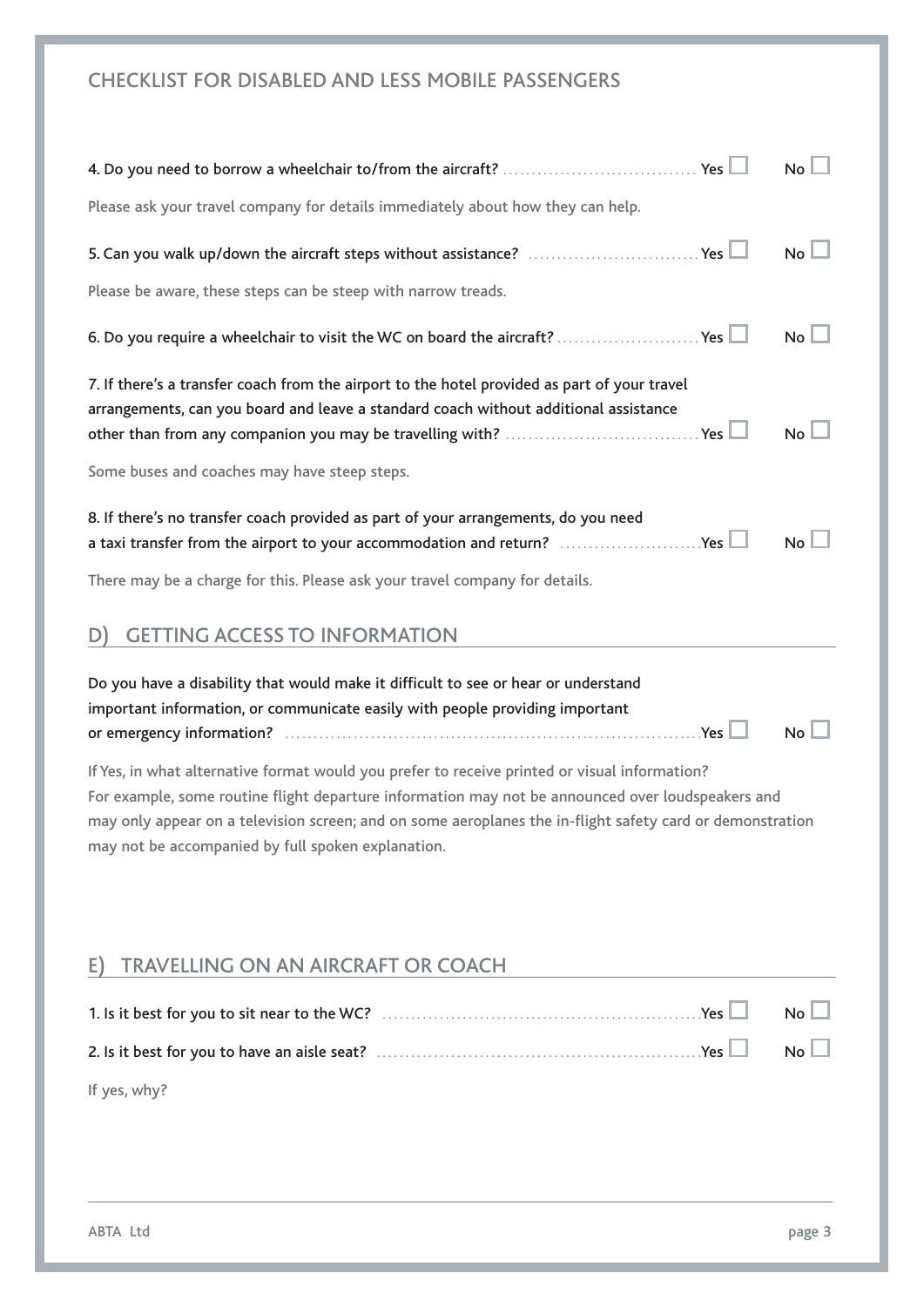| <b>CHECKLIST FOR DISABLED AND LESS MOBILE PASSENGERS</b>                                                                                                                                                                      |  |  |  |  |
|-------------------------------------------------------------------------------------------------------------------------------------------------------------------------------------------------------------------------------|--|--|--|--|
| <b>No</b><br>No<br>If Yes, please provide details.                                                                                                                                                                            |  |  |  |  |
| <b>No</b><br>If Yes, please provide details.                                                                                                                                                                                  |  |  |  |  |
| 6. Are you asthmatic or do you have other breathing difficulties? Yes<br>No <sub>1</sub><br>If Yes, please provide details.                                                                                                   |  |  |  |  |
| <b>No</b><br>There will almost certainly be a charge for supplementary oxygen.                                                                                                                                                |  |  |  |  |
| No                                                                                                                                                                                                                            |  |  |  |  |
| You must make sure that the dog has been micro-chipped, processed and immunised against rabies in accordance<br>with the Pet Passport Scheme (check with the Guide Dogs for the Blind Association, telephone: 01189 835 555). |  |  |  |  |
| <b>YOUR ACCOMMODATION</b><br>F)                                                                                                                                                                                               |  |  |  |  |
| 1. Can you walk up/down stairs unaided? It's important to know how many steps you can cope with unaided<br>and whether this applies all the time.                                                                             |  |  |  |  |
| b) some of the time $\Box$<br>c) occasionally $\Box$<br>a) all/most of the time $\Box$                                                                                                                                        |  |  |  |  |
| 2. Would you prefer a ground floor room? For example, if the property has no lift,<br>you should consider whether you would be able to cope with stairs. Yes<br><b>No</b>                                                     |  |  |  |  |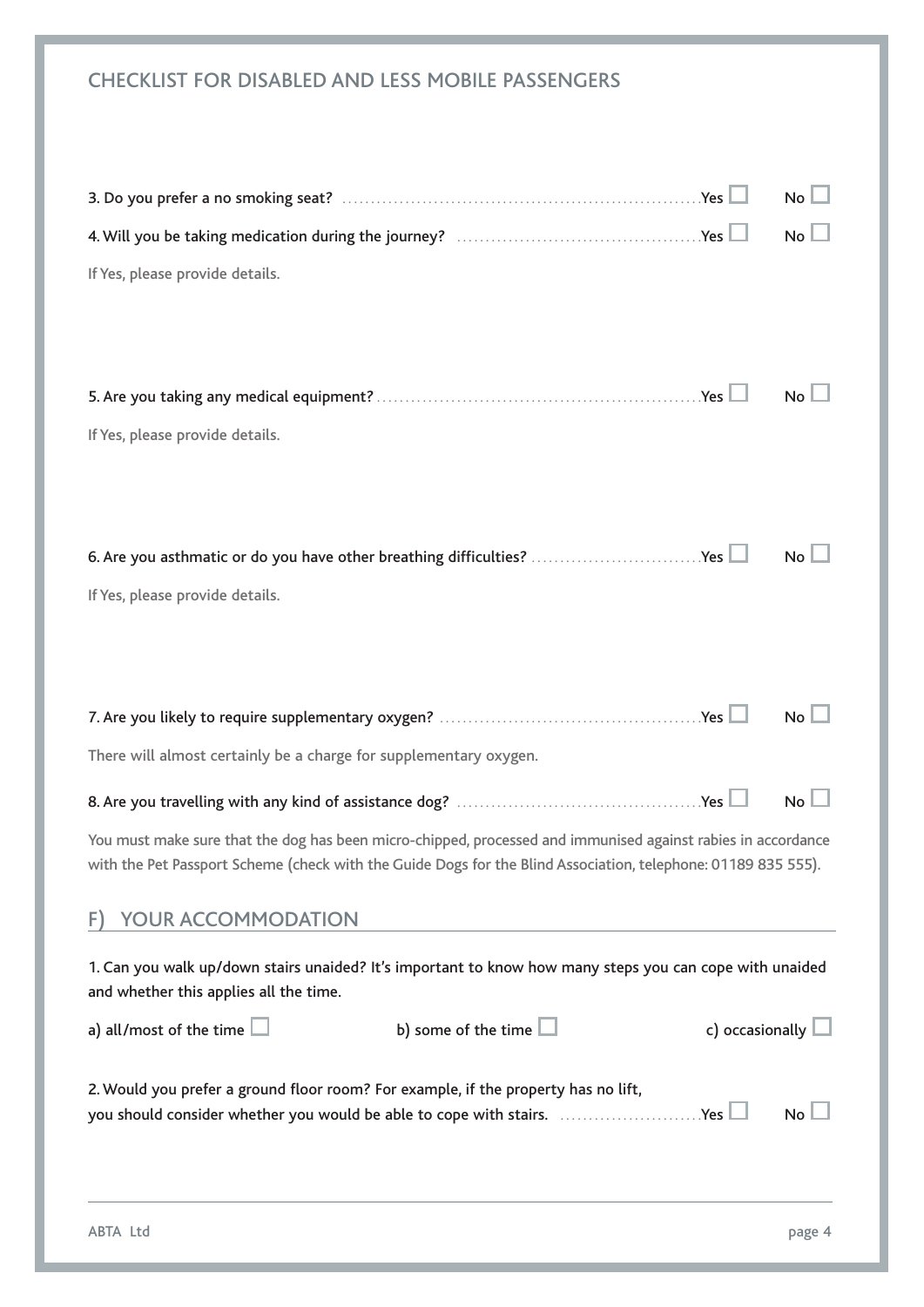| <b>CHECKLIST FOR DISABLED AND LESS MOBILE PASSENGERS</b> |                            |                      |
|----------------------------------------------------------|----------------------------|----------------------|
|                                                          |                            | <b>No</b>            |
| 4. What special facilities do you require in your room?  |                            |                      |
| <b>Grab rails</b>                                        | <b>TV with Teletext</b>    | Accessible telephone |
| Vibrating pads for alarm/alarm clock                     | Fridge for medication      | Level entry shower   |
| Adjustable bed height                                    | Wash basin with lever taps |                      |
| Other [please specify]                                   |                            |                      |
|                                                          |                            |                      |
|                                                          |                            |                      |
| <b>MEALS</b><br>G                                        |                            |                      |
|                                                          |                            | <b>No</b>            |
| If Yes, please give details.                             |                            |                      |

## IMPORTANT CUSTOMER INFORMATION

This information will be passed on to your travel suppliers, who will do their best to meet your needs. However it's very important to remember that:

Meeting your needs can't always be guaranteed. For example, aeroplanes, coaches and other elements of your travel may need to be substituted without prior notification due to unforeseen circumstances (e.g. breakdown, cancellation or non-availability of accommodation).

Your travel insurance policy should adequately cover any pre-existing medical conditions and cover any expensive equipment you may be taking.

Any change in your requirements may affect the suitability of the travel arrangements you've made. It's important to let your travel agent or tour operator know of any changes immediately.

It's important to read the Guidance for Disabled and Less Mobile Passengers produced by the UK's Disabled Persons Transport Advisory Committee (DPTAC) **www.dptac.gov.uk/pubs/aviation/access/index.htm** or email: **dptac@dft.gov.uk,** or phone **020 7944 8011**.

Further information is also available on our website www.abta.com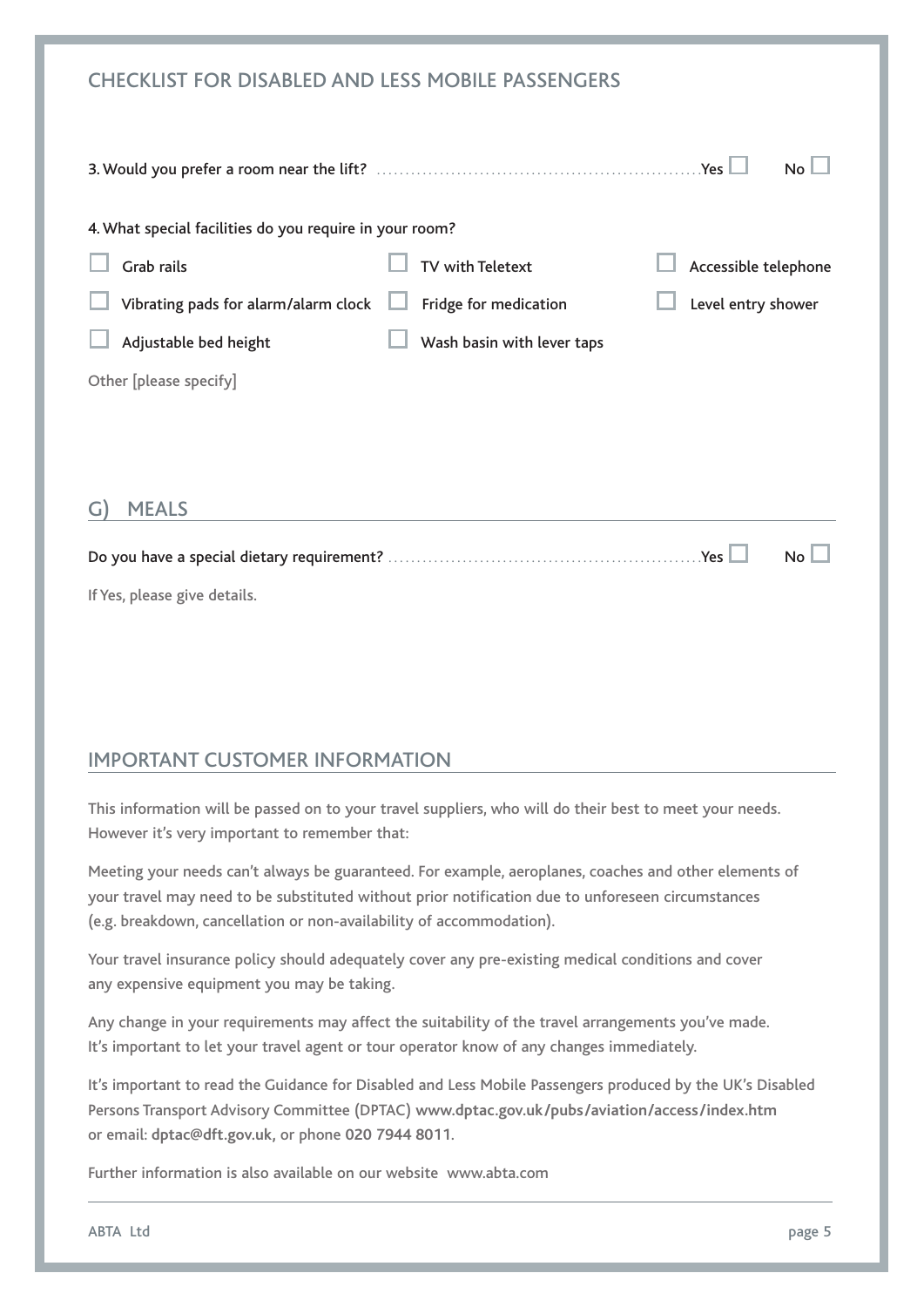## CHECKLIST FOR DISABLED AND LESS MOBILE PASSENGERS

Airlines use an internationally recognised coding system to identify the level of assistance they need to provide to individuals. A copy of the list is included in this checklist.

I confirm that the information given on this form is correct and understand that there's no guarantee that these needs will be met. I also understand that this information will be passed on to those people responsible for supplying all the arrangements for my travel, but that it won't be communicated to any party which isn't responsible for the supply of any of my travel arrangements.

|  | Date |
|--|------|
|--|------|

If you're answering the above questions on behalf of a disabled person, please sign below to confirm that this information is accurate and that you have the disabled person's permission to pass it on for the purpose of making travel arrangements.

|  | Date |
|--|------|
|--|------|

(I am over 18 years of age)

Agency Name:

Agency Stamp: